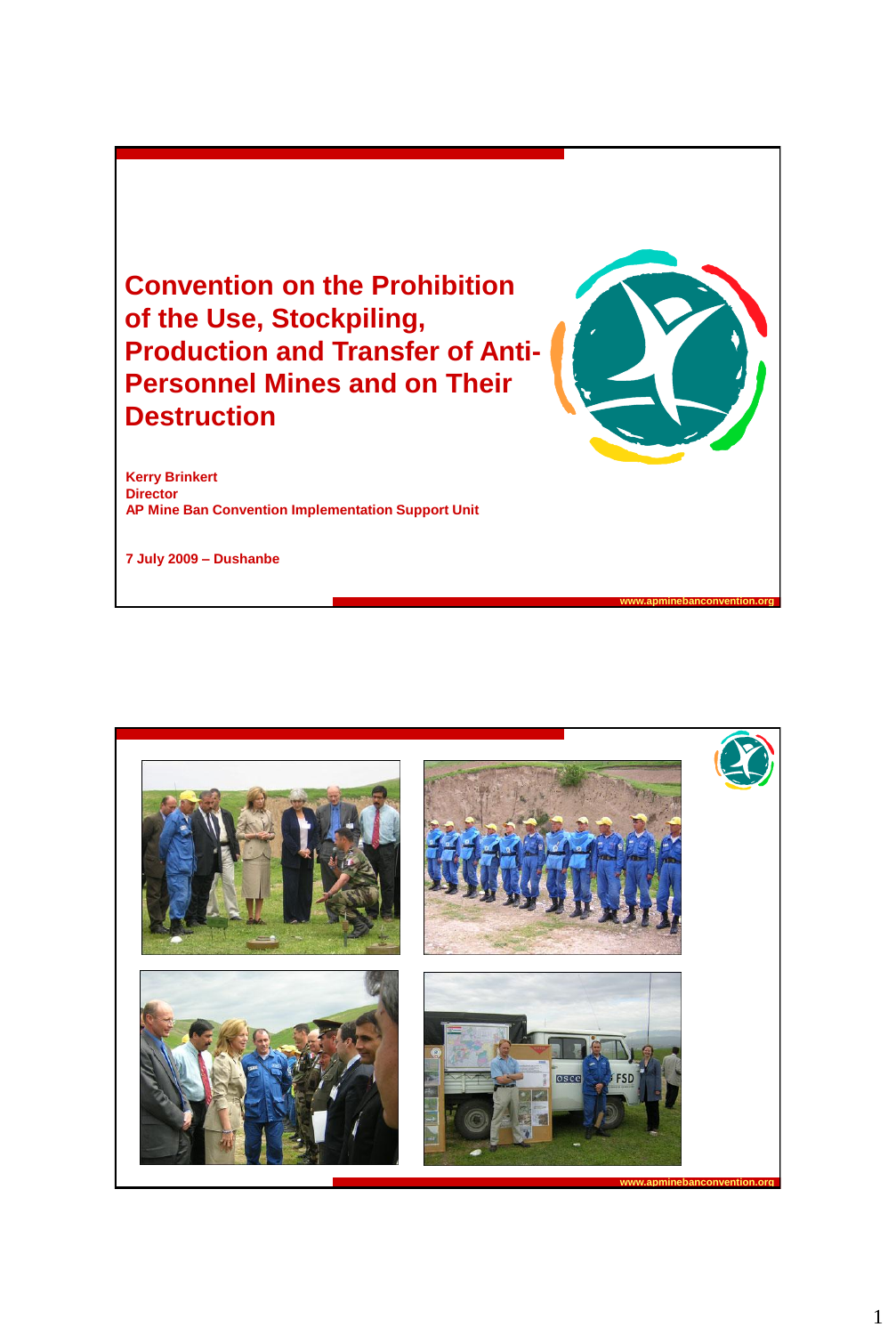# **AP Mine Ban Convention**





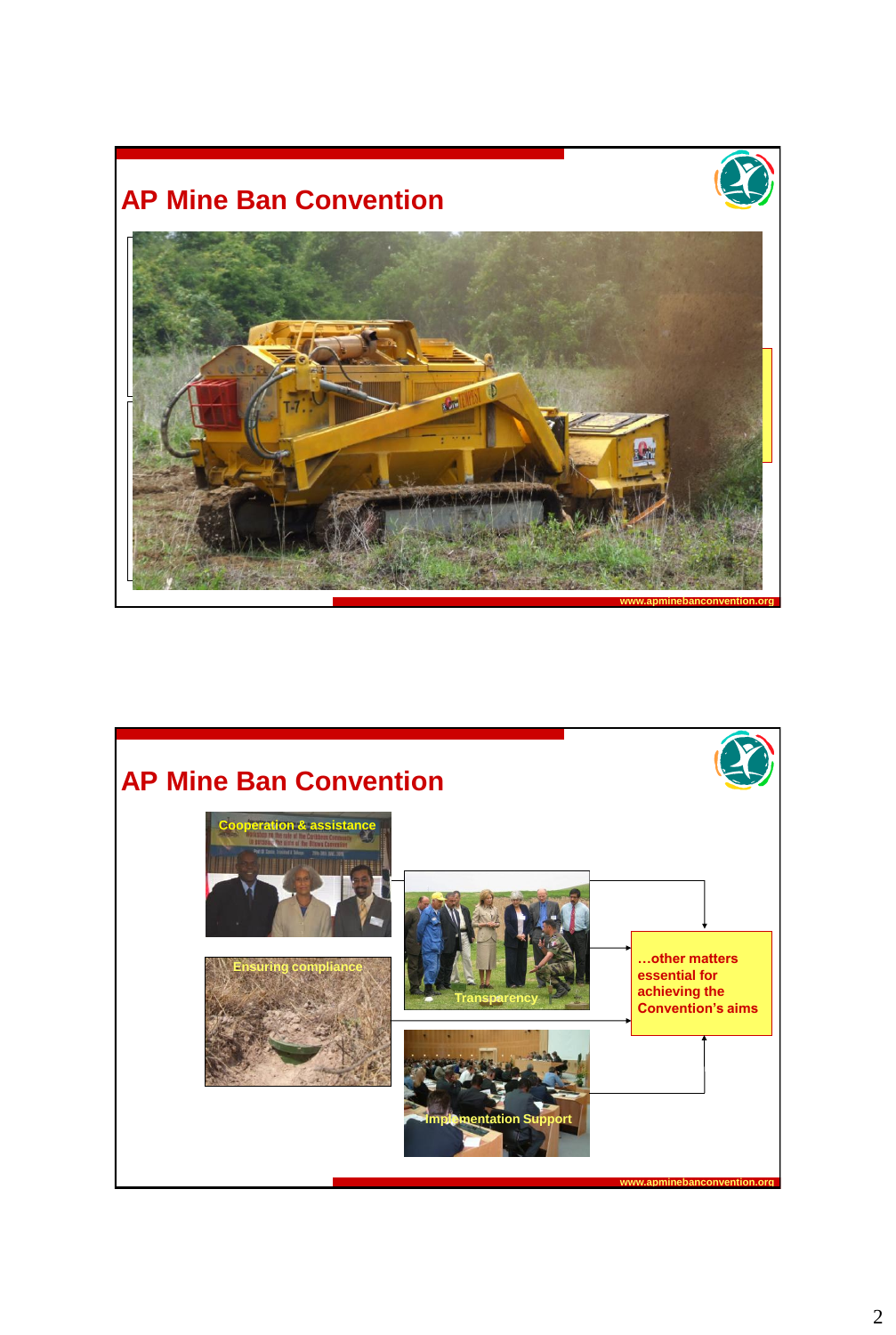



3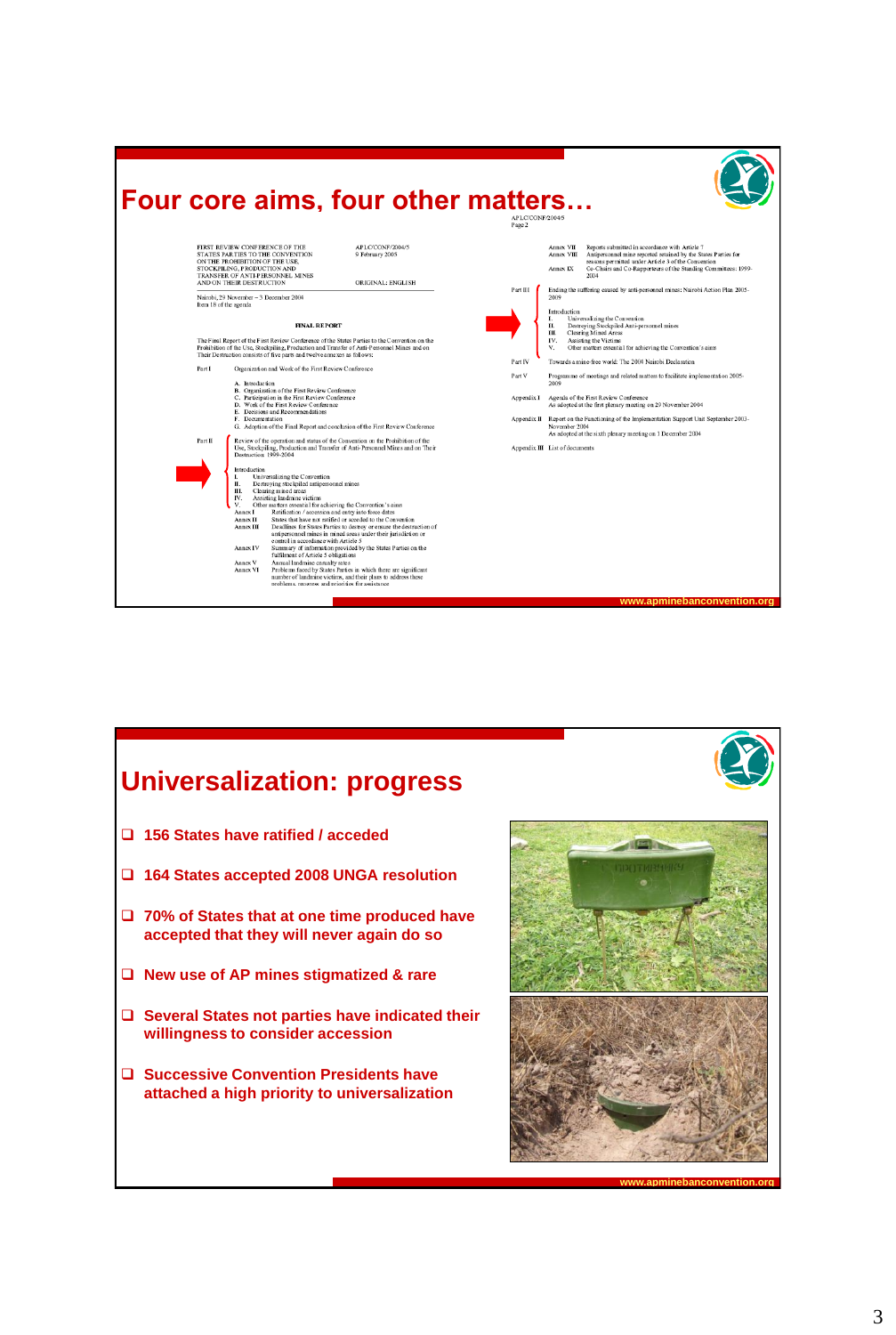

# **AP Mine Ban Convention: 39 States not parties**

**Armenia Azerbaijan Bahrain China Cuba Egypt Finland Georgia India Iran Israel Kazakhstan Korea, DPR of Korea, Republic of Kyrgyzstan Laos Lebanon Libyan Arab Jamahiriya Marshall Islands Micronesia, Fed. States of**

**Mongolia Morocco Myanmar (Burma) Nepal Oman Pakistan Poland Russian Federation Saudi Arabia Singapore Somalia Sri Lanka Syrian Arab Republic Tonga Tuvalu United Arab Emirates United States of America Uzbekistan Vietnam**



and its operations at national and regional workshops intended to increase understanding of the Convention by States not parties. Such a workshop in the Nicosia in 2003 assisted Cyprus in taking the decision to ratify the Convention.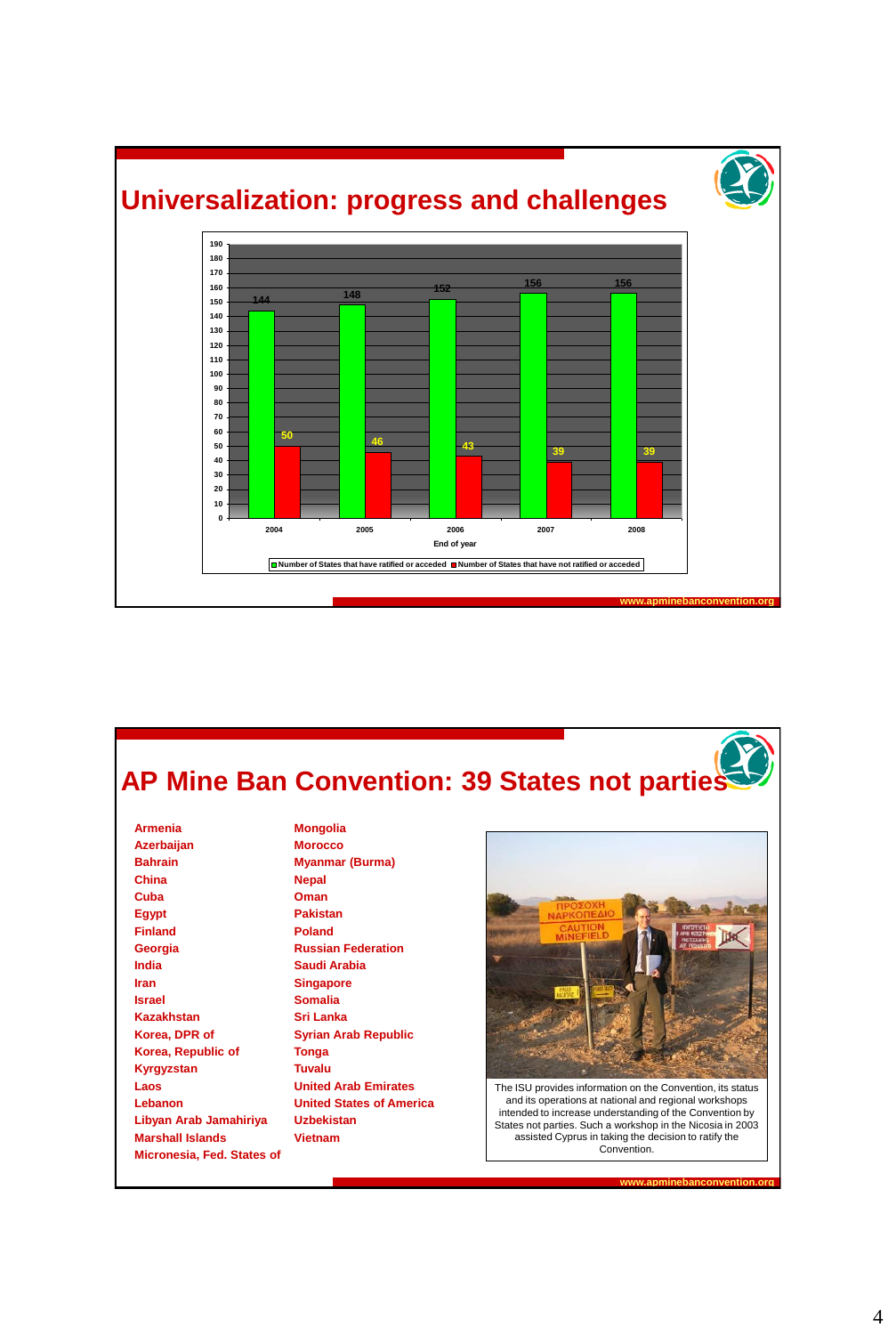**www.apminebanconvention.org**

### **Universalization: challenges**

- **39 States not parties**
- **Little new use in recent years, but…**
- **…several perceive that they derive utility from previously emplaced mines and…**
- **…some remain ready to use mines.**
- **Millions of mines likely stockpiled.**
- **Armed non-State actors continue to use anti-personnel mines.**



#### **Stockpile Destruction**

- **Each State Party "undertakes to destroy or ensure the destruction of all stockpiled anti-personnel mines it owns or possesses, or that are under its jurisdiction or control, as soon as possible but not later than four years after the entry into force of this Convention for that State Party."**
- **States Parties may retain "a number of antipersonnel mines for the development of and training in mine detection, mine clearance, or mine destruction techniques." This number "shall not exceed the minimum number absolutely necessary" for these purposes.**

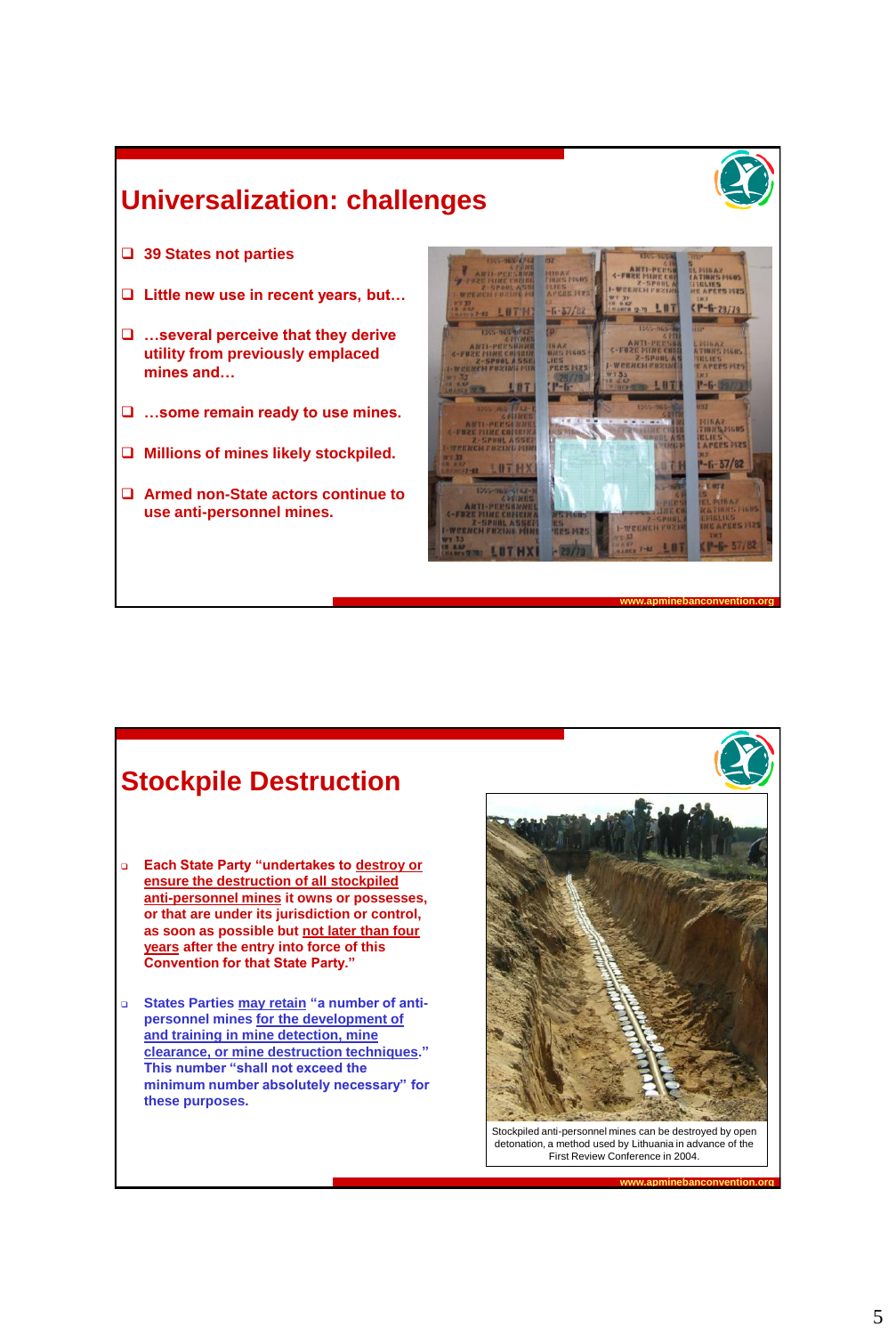

# **Stockpile Destruction: progress**

| 2004 |                                                                    | 2009                                                                |
|------|--------------------------------------------------------------------|---------------------------------------------------------------------|
|      | <b>128 States Parties without</b><br>stockpiled mines              | <b>152 States Parties without</b><br>$\Box$<br>stockpiled mines     |
|      | 16 States Parties in the process of<br>destroying stockpiled mines | □ 4 States Parties in the process of<br>destroying stockpiled mines |
|      | <b>Approximately 37 million mines</b><br>destroyed                 | Over 42.2 million mines destroyed<br>$\Box$                         |

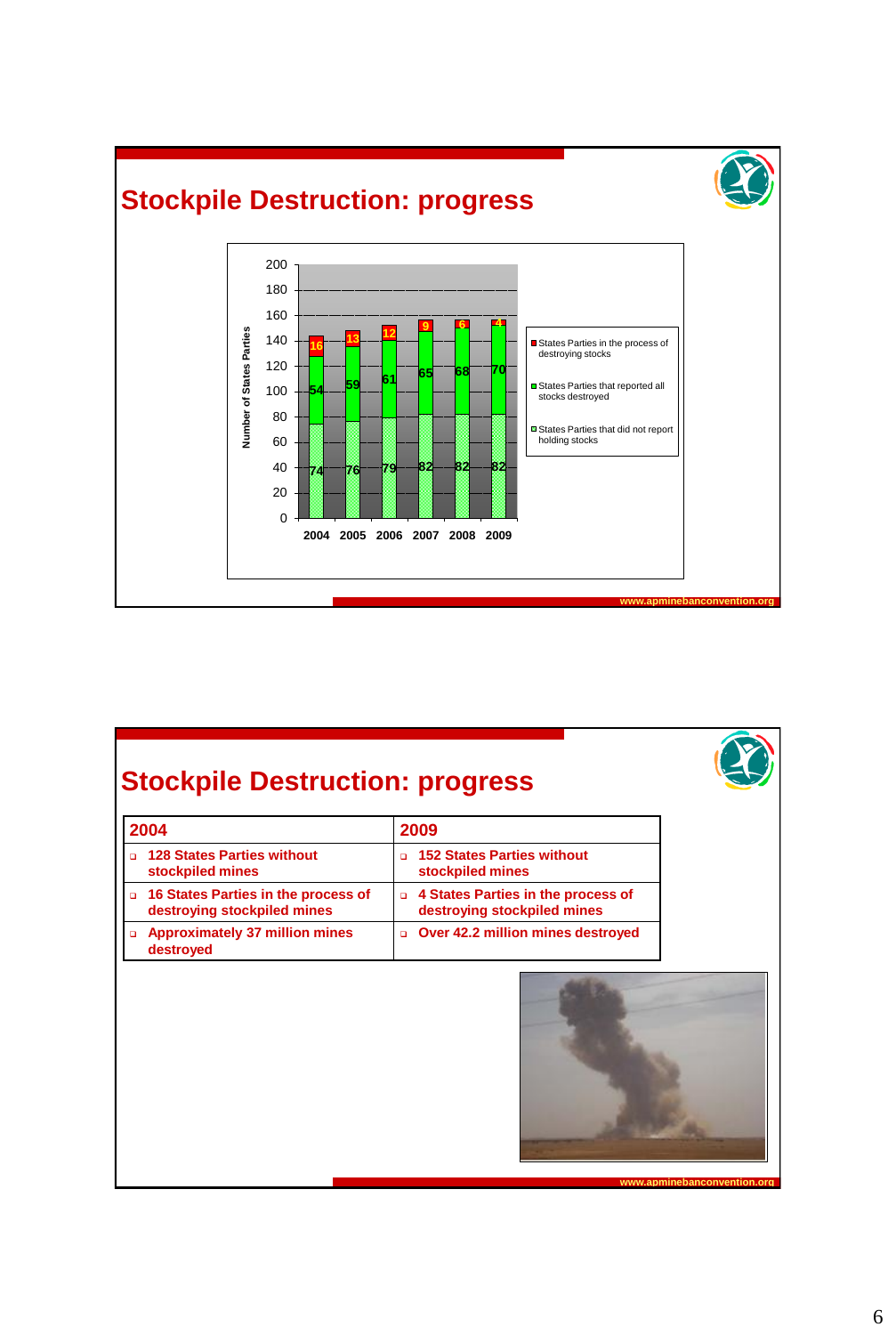



#### **Mine Clearance**

- **"Mined area" means an area which is dangerous due to the presence or suspected presence of mines.**
- **Each State Party shall report all mined areas containing AP mines.**
- **Each State Party reporting mined areas must, as soon as possible or no later than 10 years after entry into force for that State Party, render these areas no longer dangerous due to the presence or suspected presence of AP mines.**
- **If a State Party believes it will be unable to do this, it may request an extension.**

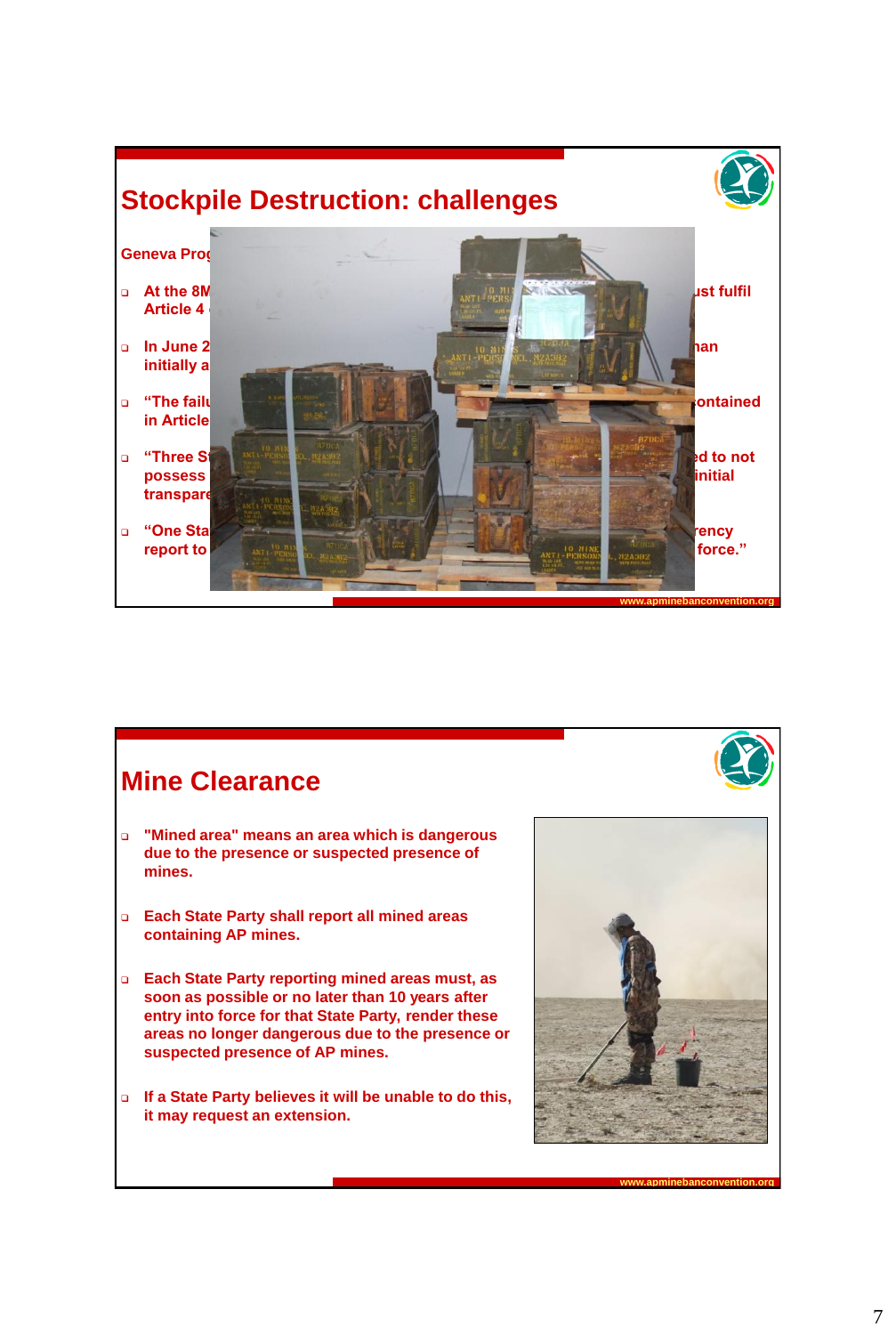#### **Mine Clearance: progress**





**www.apminebanconvention.org**

**www.apminebanconvention.org**

## **Mine Clearance: progress**

| 2004                                                                                    | 2009                                                                                            |
|-----------------------------------------------------------------------------------------|-------------------------------------------------------------------------------------------------|
| 50 States Parties reported mined areas<br>$\Box$                                        | 52 States Parties reported mined areas<br>$\Box$                                                |
| □ 4 of these 50 States Parties reported<br>implementation complete                      | 11 of these States Parties reported<br>$\Box$<br>implementation complete                        |
| □ Little information on when which States<br>Parties would be next to complete          | 5 additional States Parties make it known<br>$\Box$<br>they likely will complete in 2009-2010   |
| □ No means to declare / report "completion"                                             | Model declaration adopted to voluntarily<br>$\Box$<br>report completion                         |
| □ A sense that it may take decades to clear<br>perceived massive amounts of mined areas | Recommendations on the use full range of<br>$\Box$<br>practical methods to release areas        |
| □ Little information on the nature, extent and<br>location of implementation challenges | Detailed information provided by some on<br>$\Box$<br>progress made and the remaining challenge |
| No process of handling requests submitted<br>o.<br>under Article 5                      | Process agreed to and methods for<br>$\Box$<br>"analysis" developed and used                    |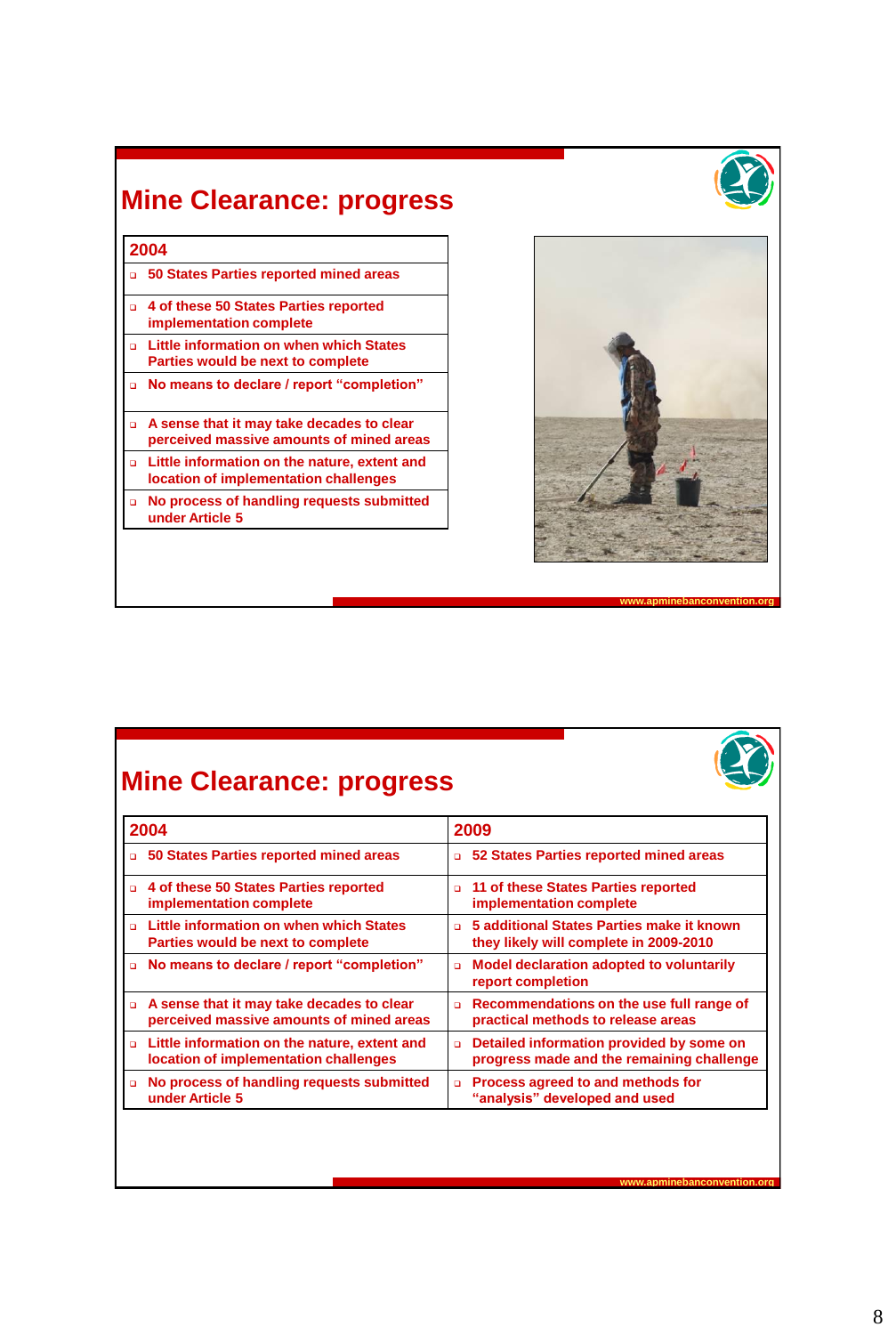#### **Promise to survivors**



**The States Parties "(wish) to do their utmost in providing assistance for the care and rehabilitation, including the social and economic reintegration of mine victims."**

**Each State Party in a position to do so shall provide assistance for the care and rehabilitation, and social and economic reintegration, of mine victims."**



#### **Victim Assistance: progress**

#### **Prior to 2004 2008**

- **Victim assistance not treated with the same seriousness or precision as other measures**
- **Littimate responsibility not clearly specified**
- **Unclear what the main focus of attention should be**
- **B** Victim assistance not measurable
- **NGO critiques not based on a baseline or anything measurable**
- **Five years of work resulted in key conclusions drawn by the States Parties**

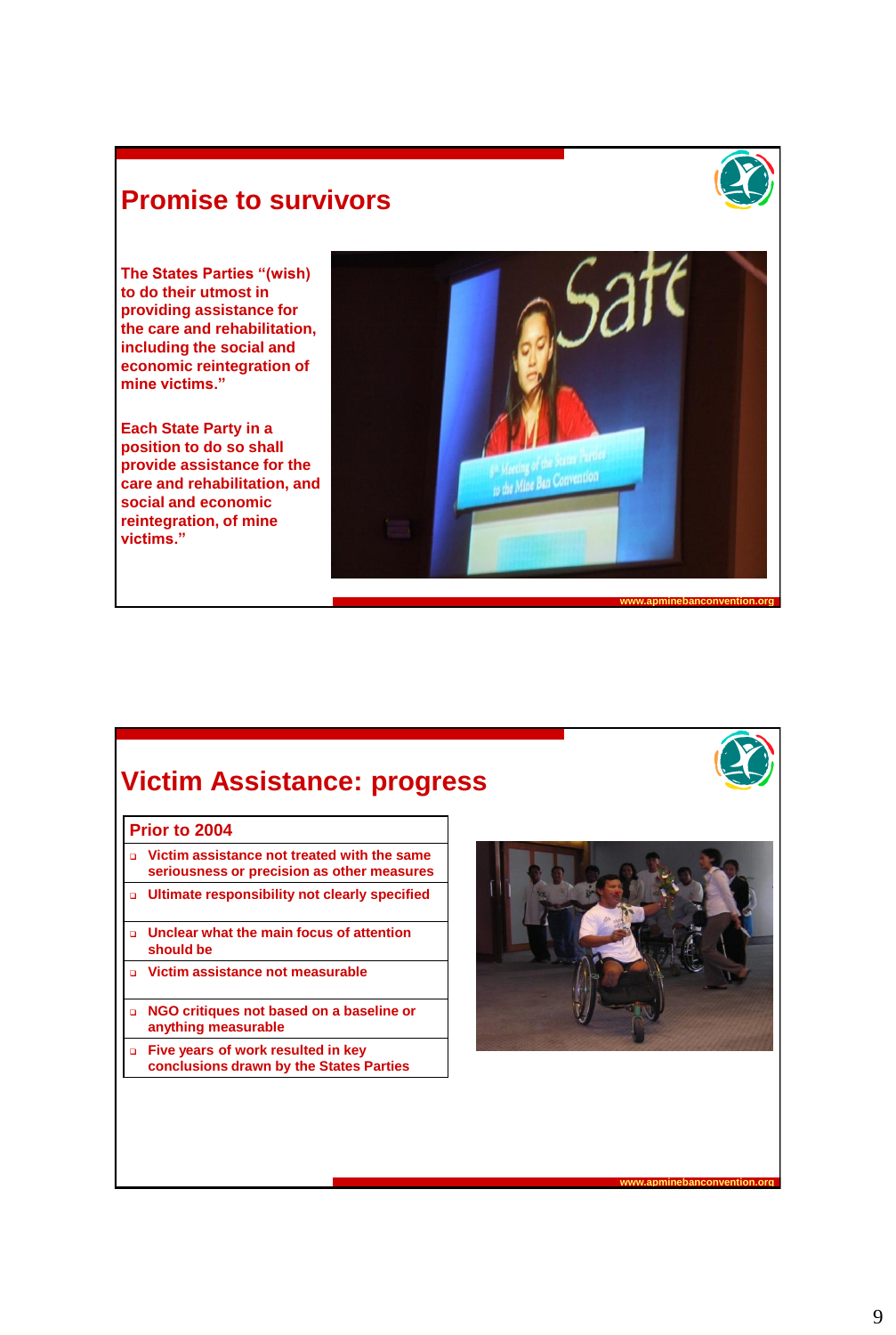

# **Victim Assistance: progress**

| Prior to 2004                                                                             | 2008                                                                                          |
|-------------------------------------------------------------------------------------------|-----------------------------------------------------------------------------------------------|
| Victim assistance not treated with the same<br>seriousness or precision as other measures | Victim assistance largely now treated<br>o.<br>analogous to other obligations                 |
| □ Ultimate responsibility not clearly specified                                           | Like other obligations, sovereign States are<br>o.<br>ultimately responsible                  |
| Unclear what the main focus of attention<br>should be                                     | 26 States Parties responsible for significant<br>$\Box$<br>numbers of survivors               |
| Victim assistance not measurable                                                          | Better data on numbers of survivors,<br>$\Box$<br><b>SMART objectives</b>                     |
| NGO critiques not based on a baseline or<br>$\Box$<br>anything measurable                 | NGOs can now critique relative to a<br>$\Box$<br><b>benchmark</b>                             |
| Five years of work resulted in key<br>$\Box$<br>conclusions drawn by the States Parties   | States / Co-Chairs have acted strategically<br>$\Box$<br>on the basis of the 2004 conclusions |
|                                                                                           | AP Mine Ban Convention the model for<br>$\Box$<br><b>Convention on Cluster Munitions</b>      |
|                                                                                           |                                                                                               |
|                                                                                           |                                                                                               |
|                                                                                           | www.apminebanconvention.org                                                                   |